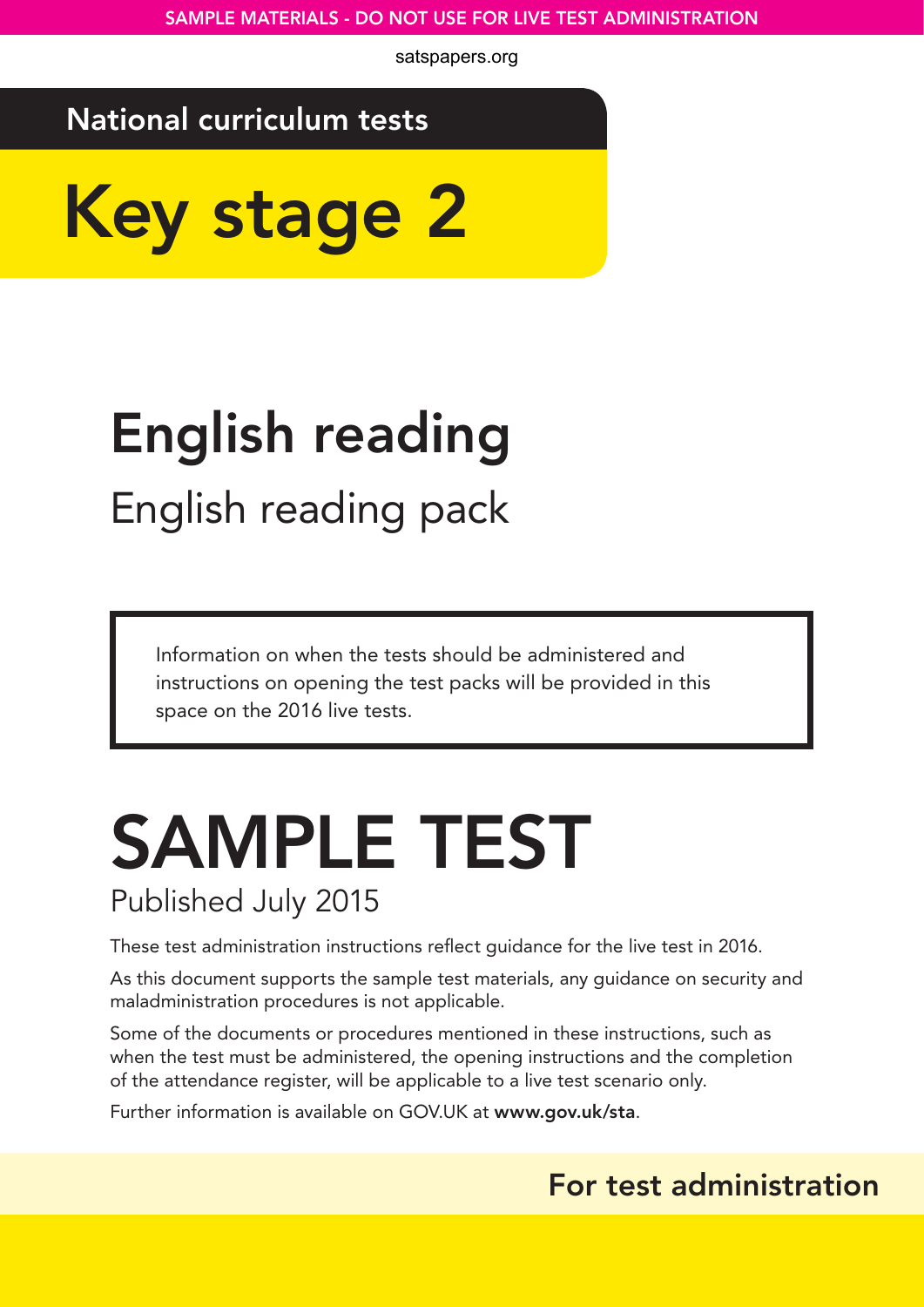#### **2016 Key stage 2 English reading sample test** satspapers.org

The following information explains how to administer the key stage 2 English reading sample test. If you have any questions, you should check with your headteacher or key stage 2 test co-ordinator before you administer the test.

Please make sure you follow these instructions correctly to ensure that the test is properly administered.

| <b>Format</b>                    | This test consists of a reading answer booklet and a separate reading booklet.<br>$\bullet$<br>Pupils will have a total of 1 hour to read the 3 texts in the reading booklet and complete the<br>$\bullet$<br>questions at their own pace. They can approach the test as they choose: e.g. working through<br>one text and answering the questions before moving on to the next.<br>The least-demanding text will come first with the following texts increasing in level of difficulty.<br>$\bullet$                                                                                                                                                                                                                                                                                                                                                                                                                                                                                                                                                                                                                                                                                                     |
|----------------------------------|-----------------------------------------------------------------------------------------------------------------------------------------------------------------------------------------------------------------------------------------------------------------------------------------------------------------------------------------------------------------------------------------------------------------------------------------------------------------------------------------------------------------------------------------------------------------------------------------------------------------------------------------------------------------------------------------------------------------------------------------------------------------------------------------------------------------------------------------------------------------------------------------------------------------------------------------------------------------------------------------------------------------------------------------------------------------------------------------------------------------------------------------------------------------------------------------------------------|
| <b>Equipment</b>                 | Pupils will need the equipment specified below:<br>a blue / black pen or a dark pencil<br>$\bullet$<br>rubber (optional). If rubbers are not provided, you should tell the pupils that they may cross<br>out any answers they wish to change.<br>Pupils may use monolingual English electronic spell checkers or highlighter pens if this is normal<br>classroom practice.<br>You may give pupils additional lined paper if they request it. However, pupils should be<br>encouraged to use the extra space in the answer booklet before using additional paper. The<br>answer space provided in the answer booklet should be sufficient for most pupils; it can be a<br>guide to the length of answer that is expected for each question.                                                                                                                                                                                                                                                                                                                                                                                                                                                                |
| <b>Assistance</b>                | You must ensure that nothing you say or do during the test could be interpreted as giving pupils<br>an advantage.<br>The English reading test must not be read to individuals or to a group, except for the general<br>instructions.<br>However, you may rephrase the explanations provided in the test instructions on page 3 of the<br>reading answer booklet to ensure that all pupils understand them. No other part of the reading<br>answer booklet or reading booklet may be read to pupils or rephrased.<br>If a pupil asks a question about test content, you must not explain subject-specific terms or<br>expressions. The example below illustrates how to deal with a common situation.<br>Q. I don't understand the question.<br>A. Read the question again and underline key words that tell you what to do.                                                                                                                                                                                                                                                                                                                                                                               |
| <b>Before the</b><br>test begins | Review the list of pupils with any particular individual needs: e.g. pupils who are allowed<br>$\bullet$<br>additional time or who may need a transcript made at the end of the test. Ensure that you<br>know how to administer any access arrangements correctly. Please refer to the 2015 Key<br>Stage 2 Access Arrangements Guidance.<br>It is important that the pupils' names on their tests match the names on the test attendance<br>$\bullet$<br>register. Check with your test co-ordinator whether any pupil in your group is known by a<br>different name in school, or has changed their name since pupil registration. This is so you can<br>remind the pupil to write the correct name on their reading answer booklet.<br>Check that there are enough administrators to maintain adequate supervision for the test.<br>$\bullet$<br>You should consider the possibility of at least 1 test administrator needing to leave the room<br>with a pupil.<br>Ensure that you understand how to deal with issues during the tests.<br>$\bullet$<br>Write the school's name on a board that is visible to all pupils.<br>Leave space on the board to write the start and finish times of the test. |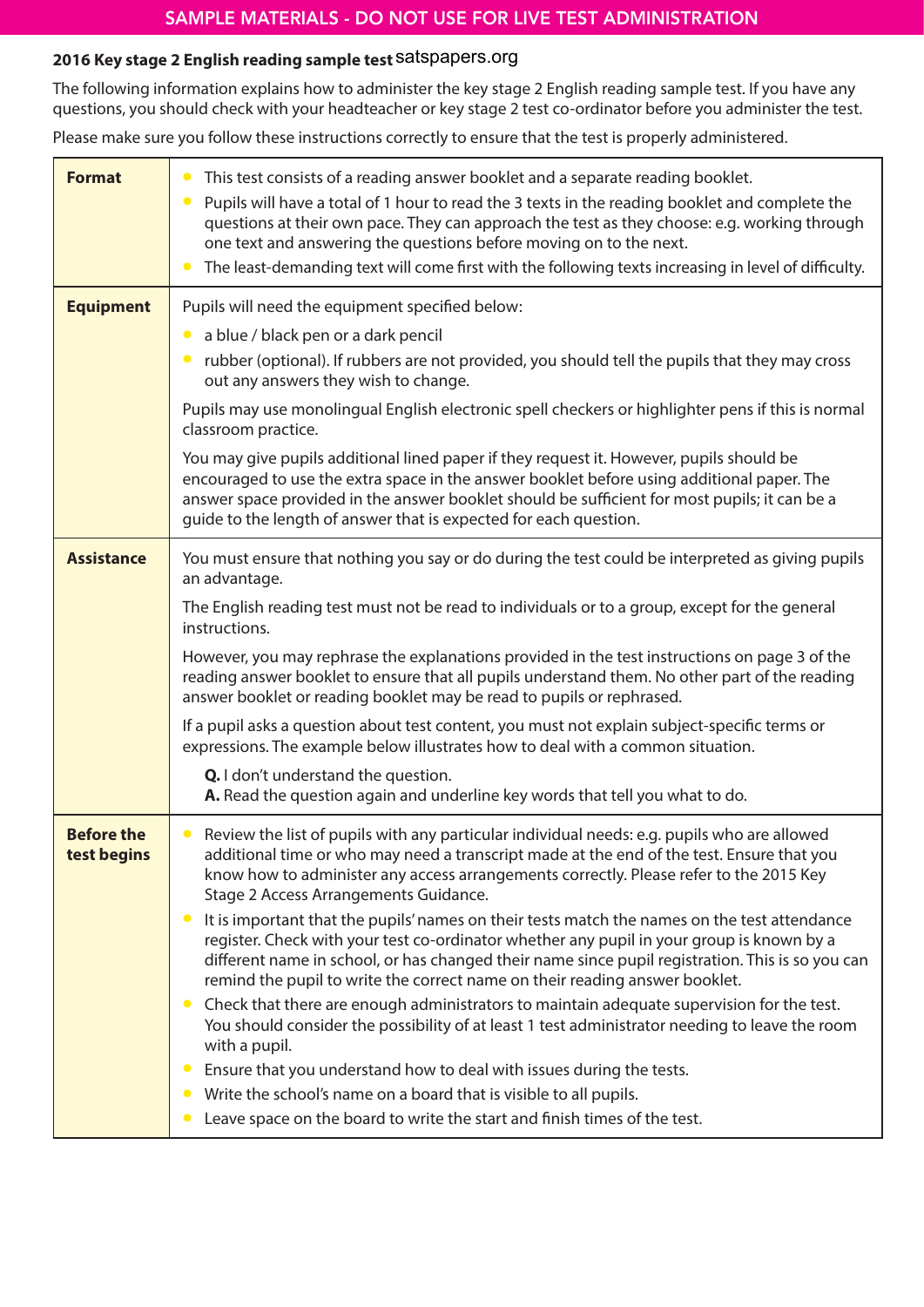| <b>How to deal</b><br>with issues<br>during the<br>test | satspapers.org<br>It is impossible to plan for every scenario. Whatever action you take, pupil safety must always be<br>your first consideration.                                                                  |
|---------------------------------------------------------|--------------------------------------------------------------------------------------------------------------------------------------------------------------------------------------------------------------------|
|                                                         | In the following circumstances, you will need to stop the test either for an individual pupil or for<br>the whole cohort:                                                                                          |
|                                                         | test papers are incorrectly collated or the print is illegible                                                                                                                                                     |
|                                                         | an incorrect test has been administered                                                                                                                                                                            |
|                                                         | a fire alarm goes off                                                                                                                                                                                              |
|                                                         | a pupil is unwell                                                                                                                                                                                                  |
|                                                         | a pupil needs to leave the test room during the tests<br>a pupil is caught cheating.                                                                                                                               |
|                                                         | If you need to stop the test:                                                                                                                                                                                      |
|                                                         | make a note of the time                                                                                                                                                                                            |
|                                                         | make sure pupils are kept under test conditions and that they are supervised                                                                                                                                       |
|                                                         | if they have to leave the room, ensure they don't talk about the test                                                                                                                                              |
|                                                         | speak to your test co-ordinator or a senior member of staff for advice on what to do next.                                                                                                                         |
|                                                         | You should brief your headteacher on how the incident was dealt with, once the test is over.                                                                                                                       |
| <b>What to do</b>                                       | Check that pupils don't have mobile phones or other disruptive items.                                                                                                                                              |
| at the start                                            | Check that pupils don't have any materials or equipment that may give them extra help.                                                                                                                             |
| of the test                                             | Check that seating is appropriately spaced and that no pupil can see another pupil's answer                                                                                                                        |
|                                                         | booklet.<br>Ensure that each pupil has 1 copy of the reading booklet and 1 copy of the reading answer                                                                                                              |
|                                                         | booklet.                                                                                                                                                                                                           |
|                                                         | Write the start and finish times on the board so that all the pupils can see them.                                                                                                                                 |
| <b>What to say</b><br>at the start                      | It is important to brief pupils fully at the start of each test. You should use this script to introduce                                                                                                           |
|                                                         | the English reading test.                                                                                                                                                                                          |
| of the test                                             | This is the key stage 2 English reading test. You should have a reading booklet and a reading<br>answer booklet in front of you.                                                                                   |
|                                                         | You will need a blue / black pen or a dark pencil, and you may use a rubber for this test (if<br>rubbers are not provided, you should tell the pupils that they may cross out any answers they<br>wish to change.) |
|                                                         | Write your name and school name on the front of your reading answer booklet. (If any pupil's<br>name differs from the name provided during pupil registration, instruct the pupil to write                         |
|                                                         | both names on the paper.)<br>Open your reading answer booklet to page 3. I will read the instructions to you.                                                                                                      |
|                                                         | Read one text and answer the questions about that text before moving on to read the next text.                                                                                                                     |
|                                                         | There are 3 texts and 3 sets of questions.                                                                                                                                                                         |
|                                                         | There are different types of question for you to answer in different ways. The space for your<br>answer shows you what type of writing is needed. Write your answer in the space provided.                         |
|                                                         | Some questions are followed by a short line or box. This shows that you need only write a<br>$\bullet$<br>word or a few words in your answer.                                                                      |
|                                                         | Some questions are followed by a few lines. This gives you space to write more words or a<br>sentence or two.                                                                                                      |
|                                                         | Some questions are followed by a large box. This shows that a longer, more detailed answer is<br>needed to explain your opinion. You can write in full sentences if you want to.                                   |
|                                                         | For some questions, you do not need to write anything at all and you should tick, draw lines<br>to, or put a ring around your answer.                                                                              |
|                                                         | Read the instructions carefully so that you know how to answer the question.<br>The number under each line at the side of the page tells you the maximum number of marks<br>$\bullet$                              |